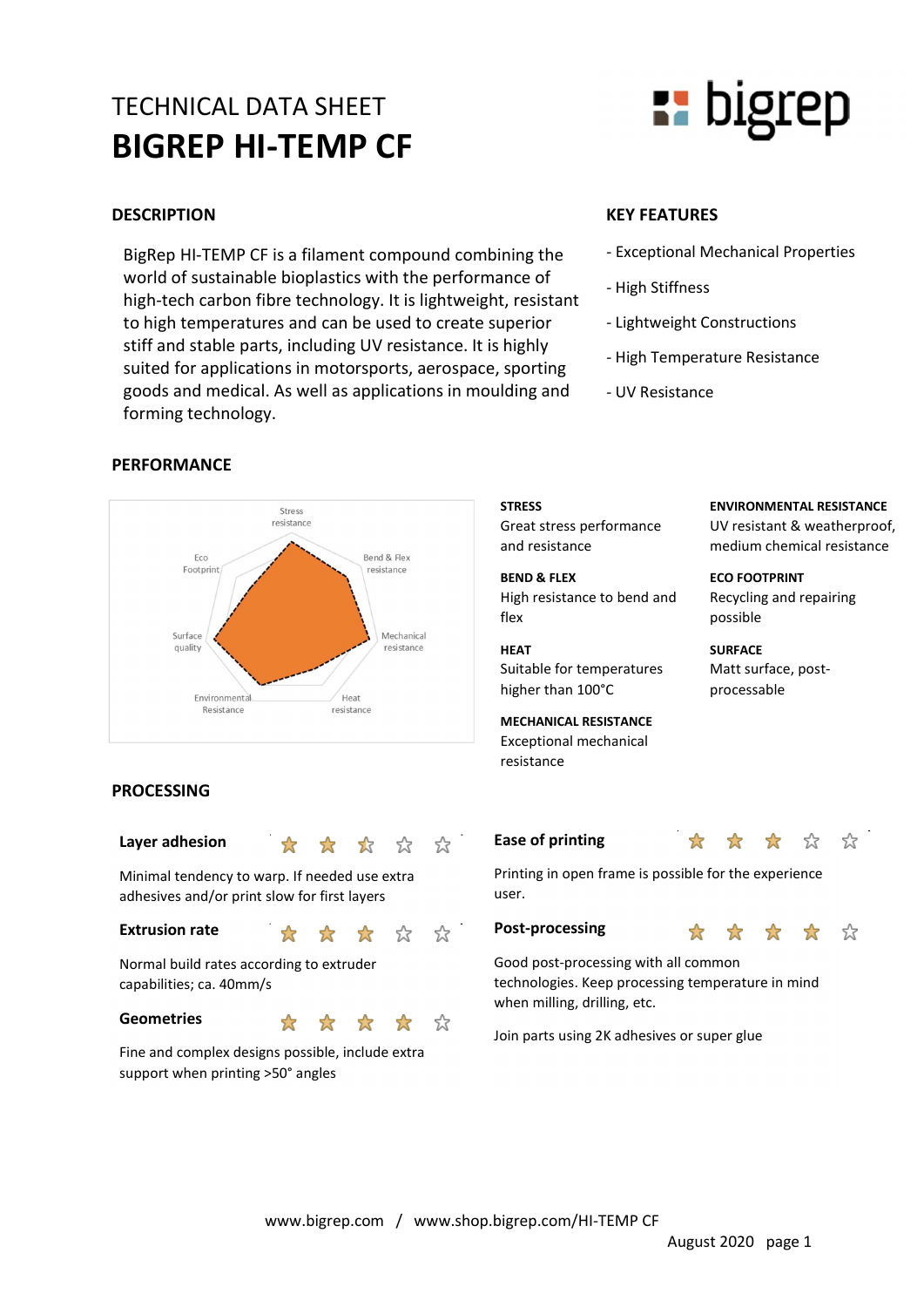## TECHNICAL DATA SHEET BIGREP HI-TEMP CF



#### **PROPERTIES**

| Tensile Modulus (ISO 527)          | 7000 MPa     |
|------------------------------------|--------------|
| Tensile Strength (ISO 527)         | 65 MPa       |
| Stress at break (ISO 527)          | 58 MPa       |
| Impact Strength, notched (ISO 179) | 4.5 $kJ/m2$  |
| HDT / B (ISO 75)                   | 115 °C       |
| Density                            | 1.20 $g/cm3$ |

#### REQUIREMENTS & RECOMMENDATIONS

|  | Nozzle temp.: 220 - 250°C | Heat bed temp.: $> 60^{\circ}$ C | Chamber temp.: n.a. |
|--|---------------------------|----------------------------------|---------------------|
|--|---------------------------|----------------------------------|---------------------|

Abrasive! Hardened (steel) nozzle & 0.6mm nozzle diameter or bigger is recommended

Adhesion: Suitable on BigRep Kapton print bed foil. Additional adhesion using glue, e.g. from Magigoo

Support structures: Break-away support works well for HI-TEMP CF. For complex geometries a soluble material is supportive too.

Storage & drying: Store at room temperature in a dry and dark place. It is recommended to use BigRep DryBOX for best material printability.

Shelf life: When stored and dried correctly, this material has a shelf life of min. 1 year